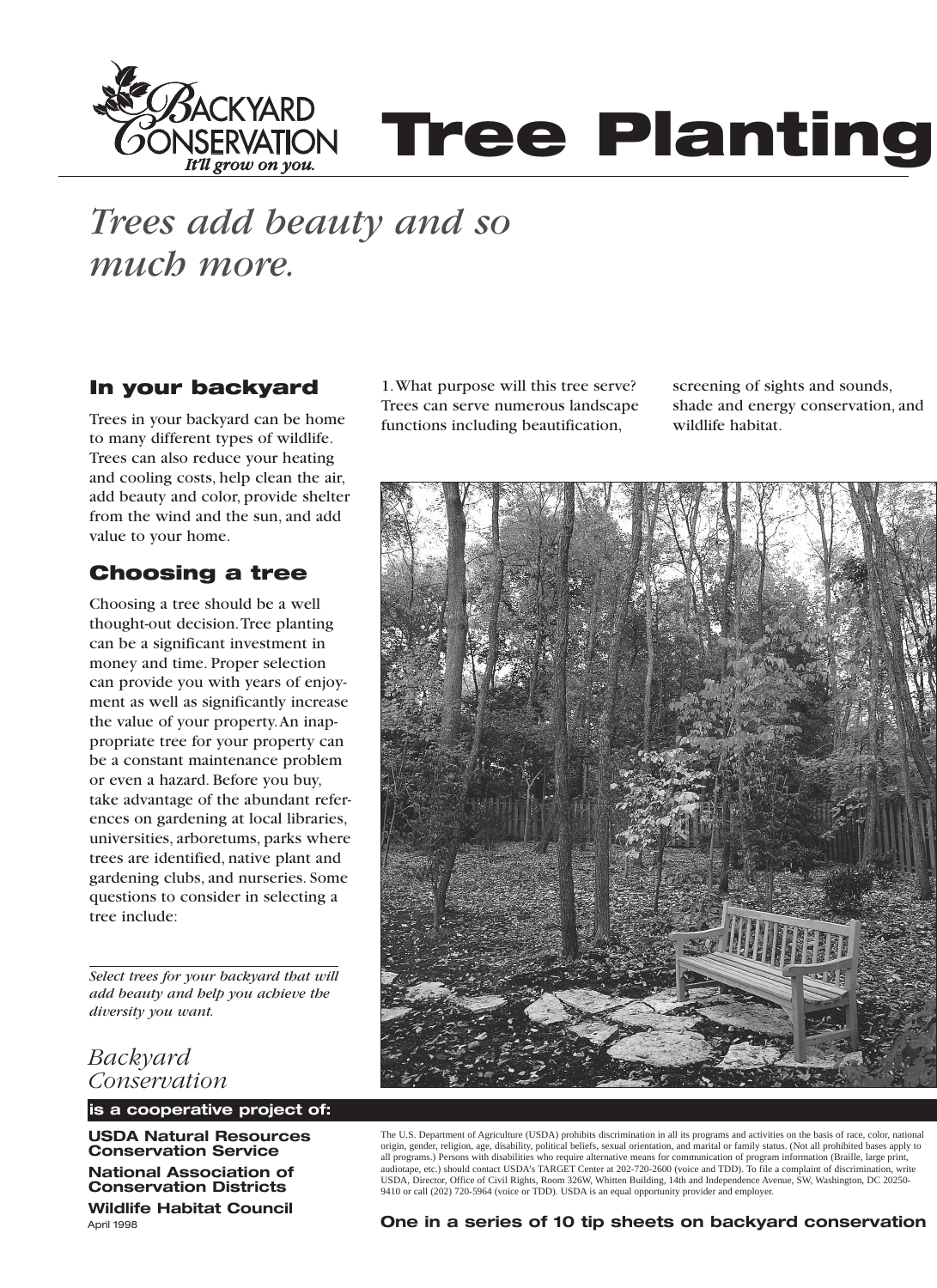## **BACKYARD Tree Planting**



2. Is the species appropriate for your area? Reliable nurseries will not sell plant material that is not suitable for your area. However, some mass marketers have trees and shrubs that are not winter hardy in the area sold. Even if a tree is hardy, it may not flower consistently from year to year at the limits of its useful range due to late spring freezes. If you are buying a tree for the spring flowers and fall fruits, this may be a consideration. In warmer climates, there may not be a long enough period of cool temperatures for some species, such as apples, to develop flowers.Apples and other species undergo vernalization--a period of near-freezing temperatures that cause changes in the plant, resulting in the production of flowers.

Be aware of microclimates. Microclimates are very localized areas where weather conditions may vary from the norm.A very sheltered yard may support vegetation not normally adapted to the region. On the other hand, a north-facing slope may be significantly cooler or windier than surrounding areas and survival of normally adapted plants may be limited.

Select trees native to your area.They will be more tolerant of local weather and soil conditions, enhance natural biodiversity in your neighborhood, and be more beneficial to wildlife than many non-native trees. Avoid exotic trees that can invade other areas, crowd out native plants, and harm natural ecosystems.

3. How big will it get? When planting a small tree, it is often difficult to imagine that in 20 years it could be shading your entire yard. Unfortunately, many trees are planted and later removed when the tree grows beyond the dimensions of the property.

4.What is the average life expectancy of the tree? Some trees can live for hundreds of years. Others are considered "short-lived" and may live for only 20 or 30 years. Many shortlived trees tend to be smaller ornamental species. Short-lived species should not necessarily be ruled out when considering plantings.They may have other desirable characteristics, such as size, shape, tolerance of shade, or fruit, that would be useful in the landscape.These species may also fill a void in a young landscape, and can be removed as other larger, longer-lived species mature.

5. Does it have any particular ornamental value such as leaf color or flowers and fruits? Some species provide beautiful displays of color for short periods in the spring or fall. Other species may have foliage that is reddish or variegated and can add color in your landscaping year round.

Trees bearing fruits or nuts can provide an excellent source of food for many species of wildlife. However, some people consider some fruit and nut bearing trees to be "dirty."

6. Does it have any particular insect, disease, or other problem that may reduce its usefulness? Certain insects and diseases can be serious problems on some desirable species in some regions. Depending on the pest, control of the problem may be difficult and the pest may significantly reduce the attractiveness, if not the life expectancy, of the plant. Other species such as the silver maple (Acer saccharium) are known to have weak wood that is susceptible to damage in ice storms or heavy winds.

7. How common is this species in your neighborhood or town? Some species are over-planted. Increasing the natural diversity will provide

habitat for wildlife and help limit the opportunity for a single pest to destroy all plantings.An excellent example of this was the American elm (Ulmus americana).This lovely tree was widely planted throughout the United States.With the introduction of Dutch elm disease, thousands of communities lost all their street trees in only a few years.

8. Is the tree evergreen or deciduous? Evergreen trees will provide cover and shade year round.They may also be more effective as a barrier for wind and noise. Deciduous trees will give you summer shade but allow the winter sun to shine in. This may be a consideration for where to place the tree in your yard.

### **Placement of trees**

Proper placement of trees is critical for your enjoyment and their longterm survival. Check with local authorities about regulations pertaining to placement of trees. Some communities have ordinances restricting placement of trees within a specified distance of a street, sidewalk, streetlight, or other utilities.

Before planting your tree, consider the tree's ultimate size.When the tree nears maturity, will it be too near your house or other structures? Be considerate of your neighbors.An evergreen tree planted on your north side may block the winter sun from your next door neighbor.Will it provide too much shade for your vegetable and flower gardens? Most vegetables and many flowers require considerable amounts of sun. If you intend to grow these plants, consider how the placement of trees will affect these gardens.Will it obstruct driveways or sidewalks? Will it cause problems for buried or overhead utilities?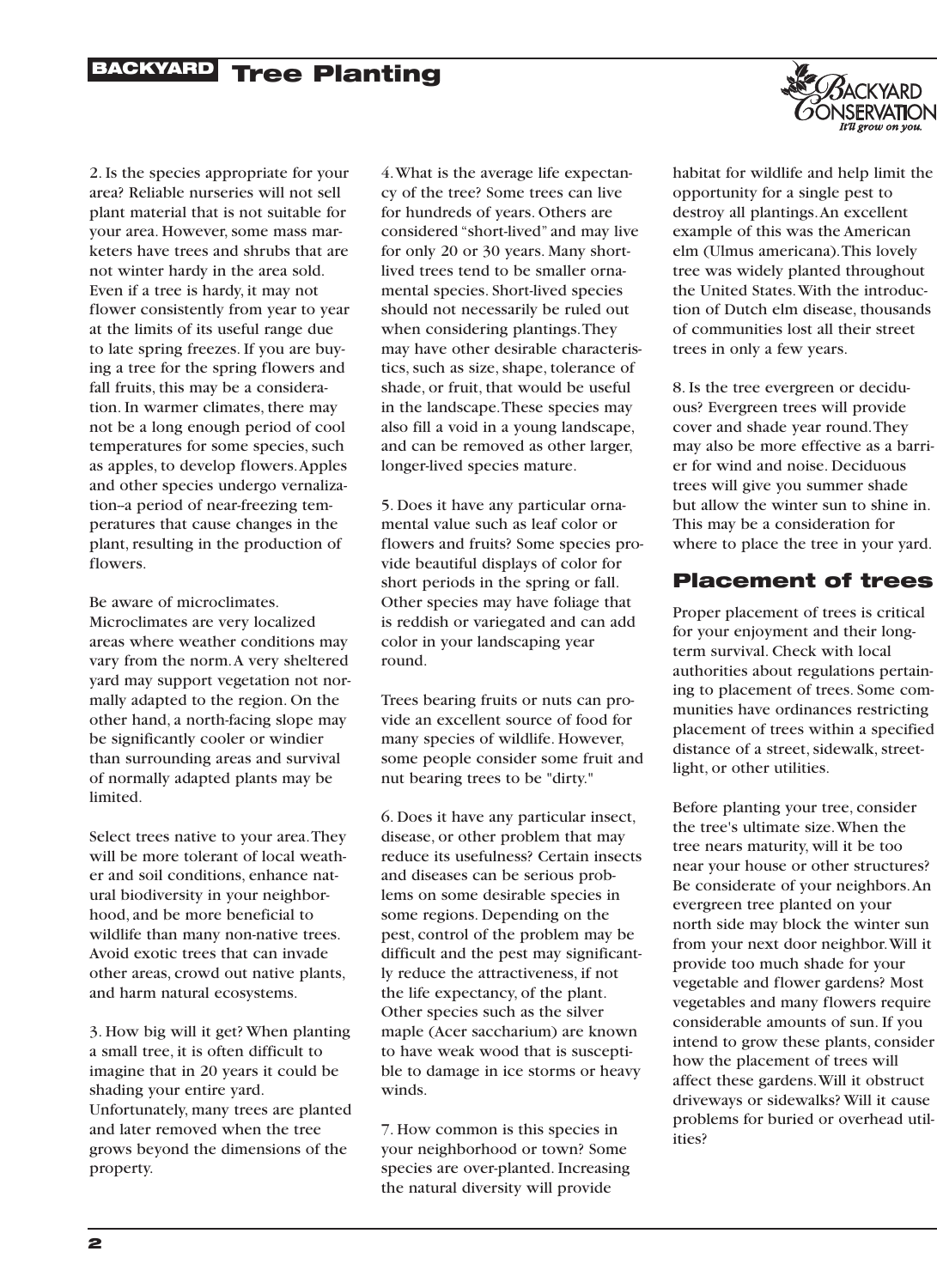## **BACKYARD Tree Planting**



### **Planting a tree**

A properly planted and maintained tree will grow faster and live longer than one that is incorrectly planted. Trees can be planted almost any time of the year as long as the ground is not frozen. Late summer or early fall is the optimum time to plant trees in

many areas.This gives the tree a chance to establish new roots before winter arrives and the ground freezes.When spring arrives, the tree is ready to grow.The second choice for planting is late winter or early spring. Planting in hot summer weather should be avoided. Planting in frozen soil during the winter is difficult and tough on tree roots.When the tree is dormant and the ground is frozen, there is no opportunity for the growth of new roots.

Trees are purchased as container grown, balled and burlapped (B&B), and bare root. Generally, container grown are the easiest to plant and successfully establish in any season, including summer.With container grown stock, the plant has been growing in a container for a period of time.When planting container grown plants, little damage is done to the roots as the plant is transferred to the soil. Container grown trees range in size from very small plants in gallon pots up to large trees in huge pots. B&B plants frequently have been dug from a nursery, wrapped in burlap, and kept in the nursery for an additional period of time, giving the roots opportunity to regenerate. B&B plants can be quite large. Bare root trees are usually extremely small plants. Because there is no soil on the roots, they must be planted when they are dormant to avoid drying out.The roots must be kept moist until planted. Frequently, bare root trees are offered by seed and nursery mail

order catalogs or in the wholesale trade. Many state operated nurseries and local conservation districts also sell bare root stock in bulk quantities for only a few cents per plant. Bare root plants usually are offered in the early spring and should be planted as soon as possible upon arrival.



*Rules of thumb for planting a balled and burlapped tree: 1) Dig a hole twice as wide as, and slightly shallower than, the rootball. Remove the string or wire holding the burlap to the root ball, and gently place the ball in the hole. 2) Fill with soil, lightly tamping the soil to collapse air pockets. 3) Finish by forming a temporary water basin around the tree; water and mulch an area about 3 feet in diameter.*

Carefully follow the planting instructions that come with your tree. If specific instructions are not available, follow these tips:

1. BEFORE DIGGING, call your local utilities to identify the location of any underground utilities.

2. Dig a hole twice as wide as, and slightly shallower than, the root ball. Roughen the sides and bottom of the hole with a pick or shovel so that roots can penetrate the soil.

3.With a potted tree, gently remove the tree from the container. Lay the tree on its side with the container end near the planting hole. Hit the bottom and sides of the container until the root ball is loosened. If roots are growing in a circular pattern around the root ball, slice through the roots on a couple of

sides of the root ball.With trees wrapped in burlap, remove the string or wire that holds the burlap to the root crown. It is unnecessary to completely remove the burlap. Plastic wraps must be completely removed. Gently separate circling roots on the root ball. Shorten

> exceptionally long roots, and guide the shortened roots downward and outward. Root tips die quickly when exposed to light and air, so don't waste time.

4. Place the root ball in the hole. Leave the top of the root ball (where the roots end and the trunk begins) 1 2⁄ to 1 inch above the surrounding soil, making sure not to cover it unless roots are exposed. For bare root plants, make a mound of soil in the middle of the hole and spread plant roots out evenly over mound. Do not set trees too deep. As you add soil to fill in around the tree, lightly tamp the soil to collapse air pockets, or add water to help

settle the soil. Form a temporary water basin around the base of the tree to encourage water penetration, and water thoroughly after planting. A tree with a dry root ball cannot absorb water; if the root ball is extremely dry, allow water to trickle into the soil by placing the hose at the trunk of the tree.

5. Mulch around the tree.A 3-foot diameter circle of mulch is common.

6. Depending on the size of the tree and the site conditions, staking may be beneficial. Staking supports the tree until the roots are well established to properly anchor it. Staking should allow for some movement of the tree.After trees are established, remove all support wires. If these are not removed they can girdle the tree, cutting into the trunk and eventually killing the tree.